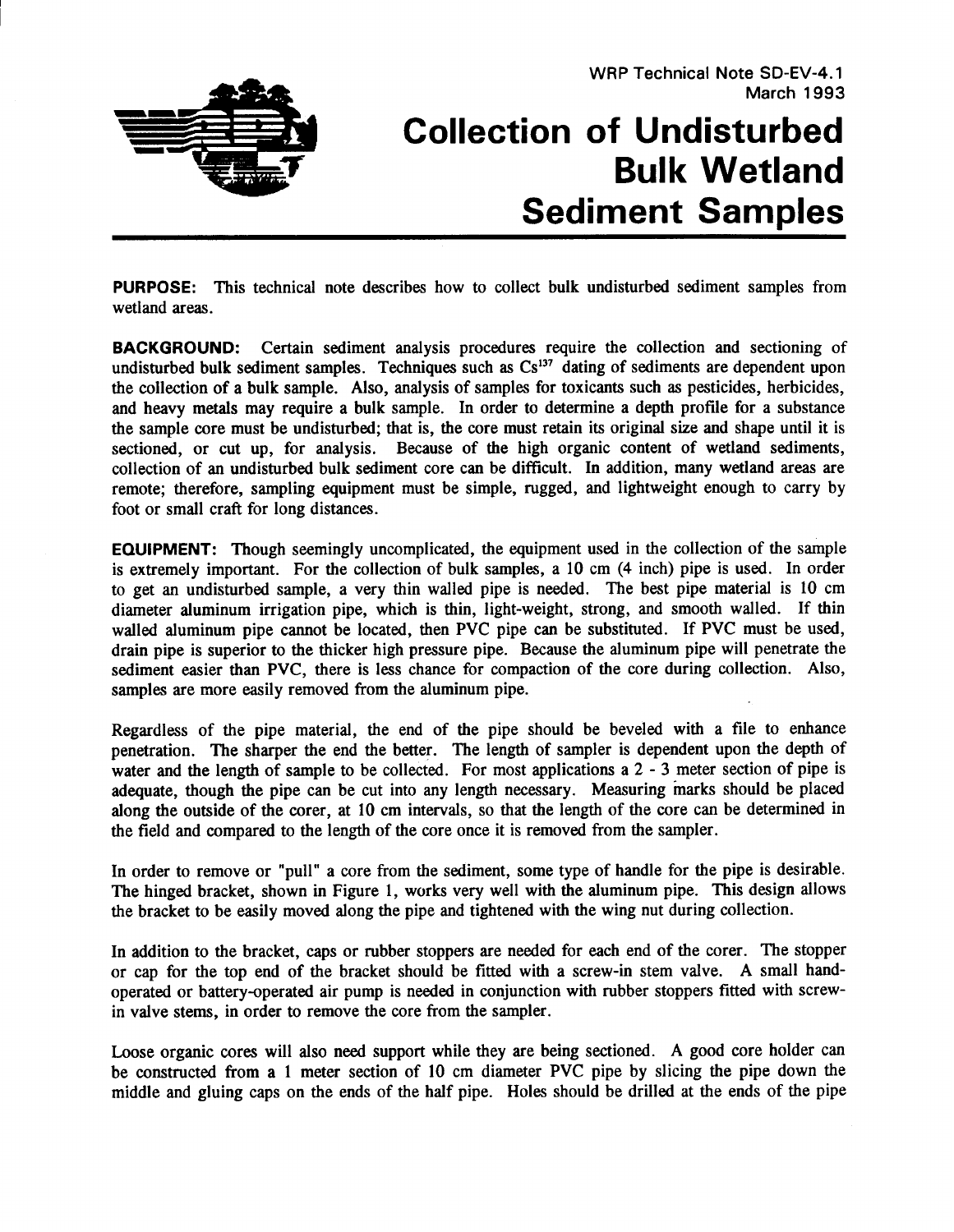

**Figure 1. Bracket** for sample extraction

to allow excess water to run off the sample. This trough, as shown in Figure 2, will support the sample and hold it in its original form while it is being sectioned.

**SAMPLE COLLECTION:** The techniques employed in the collection process are designed to collect an undisturbed sample of sediment with a minimum of water above the core. Cores may be collected by either wading or from a small boat. When collecting a core, the bottom cap should be removed and held close by. The bracket with handles is attached to the corer about chest high. The following procedure should be followed:

- . Place the top cap tight on the corer. With the top cap tight, vertically lower the corer to the wetland bottom. Keep the top cap on during this step to prevent water from filling the corer. The corer should rest lightly on the bottom without penetrating.
- . Remove or loosen the top cap so that air can fill the pipe. Once the cap is removed, quickly push the corer into the wetland sediment. Some water will enter the pipe, but this can be minimized by rapidly pushing the corer into the sediment. Once the corer is in the sediment, water will no longer enter the pipe. The corer should be pushed into the sediment until the bottom of the wetland is struck.

The bottom is defined as the bottom of the wetland before the deposition of sediments. Normally, the bottom of the wetland will be difficult to penetrate, indicating that the bottom has been found. In wetlands that periodically become completely dry, hard pans may form in the sediment layers where the sediments were allowed to dry. These hard pans will be difficult to penetrate but are usually thin, only a few cm in depth. Once they are penetrated the underlying sediments are usually much softer. Often, if a hard pan is mistaken for the bottom the hard pan will not support the core above it and the core will be lost during extraction. If the material of the wetland bottom is known, then examining the soil at the bottom of the extracted core will help determine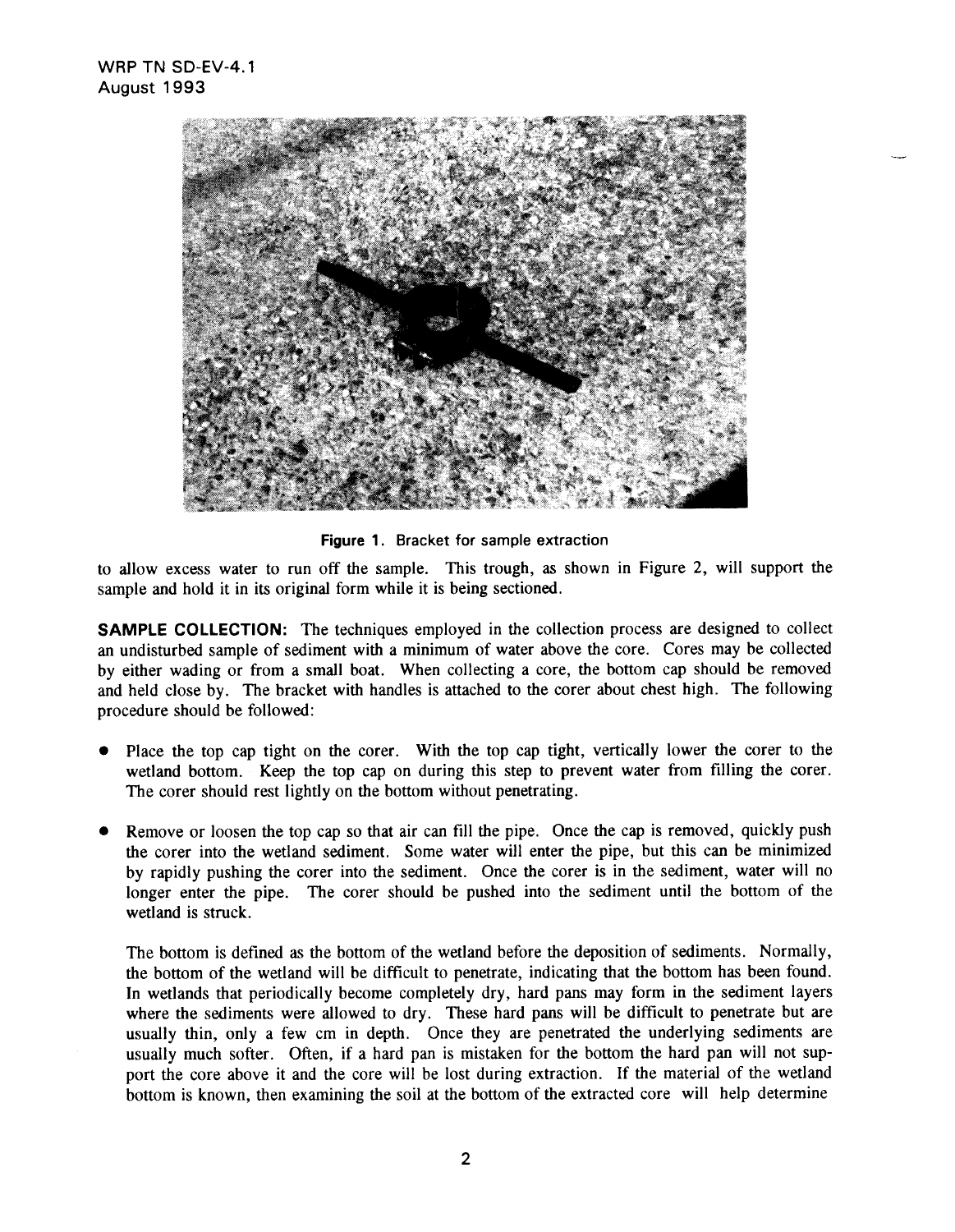

-.

**Figure 2. Sectioning of sample in trough**

if the real bottom has been reached. Wetlands often form above a clay layer of soil, thus mottled clay at the bottom of the core is a good indication that the wetland bottom has been reached.

- Once the bottom is found, push the corer an additional 10-15 cm to obtain a hard plug that will support the soft sediments above during extraction. Care should be taken during the coring process to keep the corer vertical.
- s Once the corer has been pushed into the wetland bottom, rotate the corer 360 degrees to break the core loose from the bottom. It may be necessary to rotate the corer additional times. Generally, the corer is much easier to rotate once the core is broken loose.
- After the core is broken loose replace and tighten the top cap. This will provide a suction on the sample during removal and help hold the core in the sampler.
- Remove the sample from the bottom by pulling the corer out vertically. Depending on the sample, the core may be very difficult to remove. The bracket will greatly assist in the removal task.
- Once the bottom of the corer reaches the water surface, quickly cap the bottom to avoid losing the sample.
- Transport the samples in a near vertical position to their final location. This is necessary because the top few inches of the core are often in a near liquid form. Laying the core horizontally will cause this portion of the core to mix and it will no longer represent an undisturbed sample.

**REMOVAL AND SECTIONING OF CORES: Samples must** be **extracted** from the corer and sectioned without mixing, stretching, or compacting. Assuming that a good sample has been obtained, the first consideration is whether to section the sample in the field. Sectioning is generally easier in the laboratory but very soft samples may compact during transport. This decision should depend on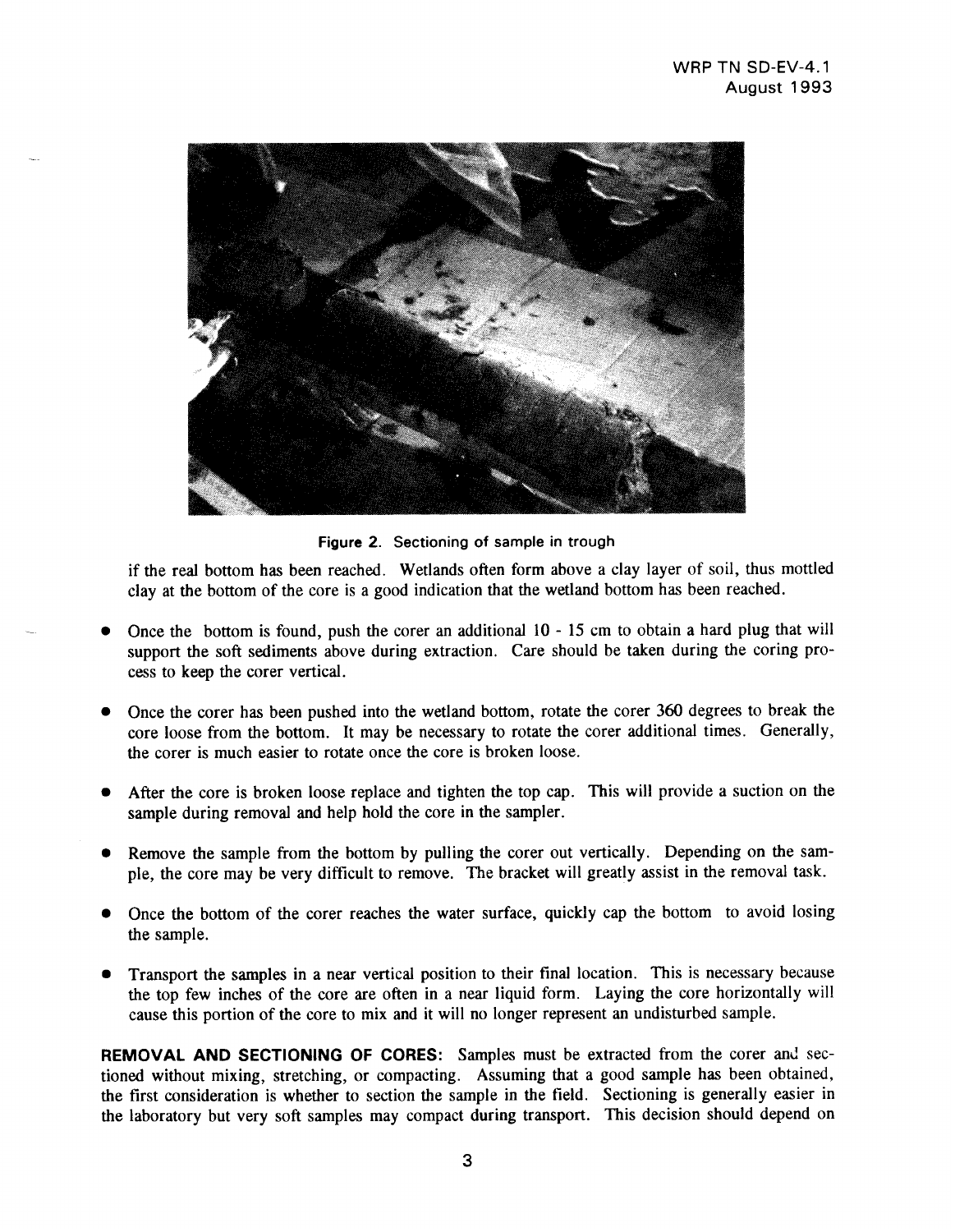**WRP TN SD-EV-4.1 August 1993**

**the** consistency of the samples collected and the accuracy desired. Very soft organic mud samples should be removed from the cores and sectioned in the field.

Very consistent samples may be removed from the corer using a stick with a broad end, approximately the size of the core. According to Andrew Nyman of the Louisiana State University Wetland Laboratory for Wetland Soils and Sediments, this is generally adequate for samples obtained from coastal marshes where the sediments are firm and interlaced with roots from marsh grasses. These samples can be sectioned on a flat table using a serrated knife.

However, sediments found in many freshwater wetlands with high siltation rates are generally very soft and are easily compacted or stretched. Also, these samples may adhere to the inside of the sampler and be difficult to remove. These samples require special techniques and equipment for removal from the corer and sectioning. The following steps are recommended:

- $\bullet$ Place the sectioning trough at an approximate 10 degree slope.
- Place the bottom of the corer in the middle of the trough and remove the bottom cap.
- Remove the top cap and replace it with a cap fitted with a screw-in valve stem.
- Use the pump to push the sample from the corer. With one person holding the sampler, another person can operate the pump. Pump the sampler full of air until the sample starts to move, then shut off the pump and allow the sample to slowly move into the trough.
- If the sample stops moving, pump in more air until the sample begins to move again. Most samples will slide down the trough as they are pumped out. However, if the sample starts to compact, or if it is longer than one half the trough length, the sampler may be moved back to remove the sample. Be sure not to move the pipe too quickly, as this may cause the sample to become elongated.
- Using a measuring stick, determine the length of the sample. Discard any sample that is significantly longer or shorter than originally measured in the field.
- $\bullet$  Lay the measuring stick on the top of the sample and lightly mark the sample with a knife at the desired sectioning locations. The sample may be cut using a sharp, thin-bladed knife, such as a filet knife. A large spoon can be used to scoop up very sofi sections.

If the samples are to be transported for analysis, each section should be stored in a clearly marked, plastic ziplock bag. Each bag should identify the sample number, location, and depth of the slice. It is helpfil to pre-number the bags before sectioning the core.

For samples requiring small sections, 1 -3 cm, the first one or two slices may be composed of an organic liquid ooze. It may be helpfid to freeze these samples before pumping. If this not possible then it may be necessary to estimate the approximate line of demarcation for these top sections.

**CONCLUSIONS: A** methodology for collecting sediment cores has been developed that allows scientist to obtain bulk undisturbed cores of soft organic wetland sediments. Such a sample is often needed to determine sedimentation rates or perform other analyses that require a sediment profile. The equipment has been tested and proven effective in both fresh and salt water marshes. Because